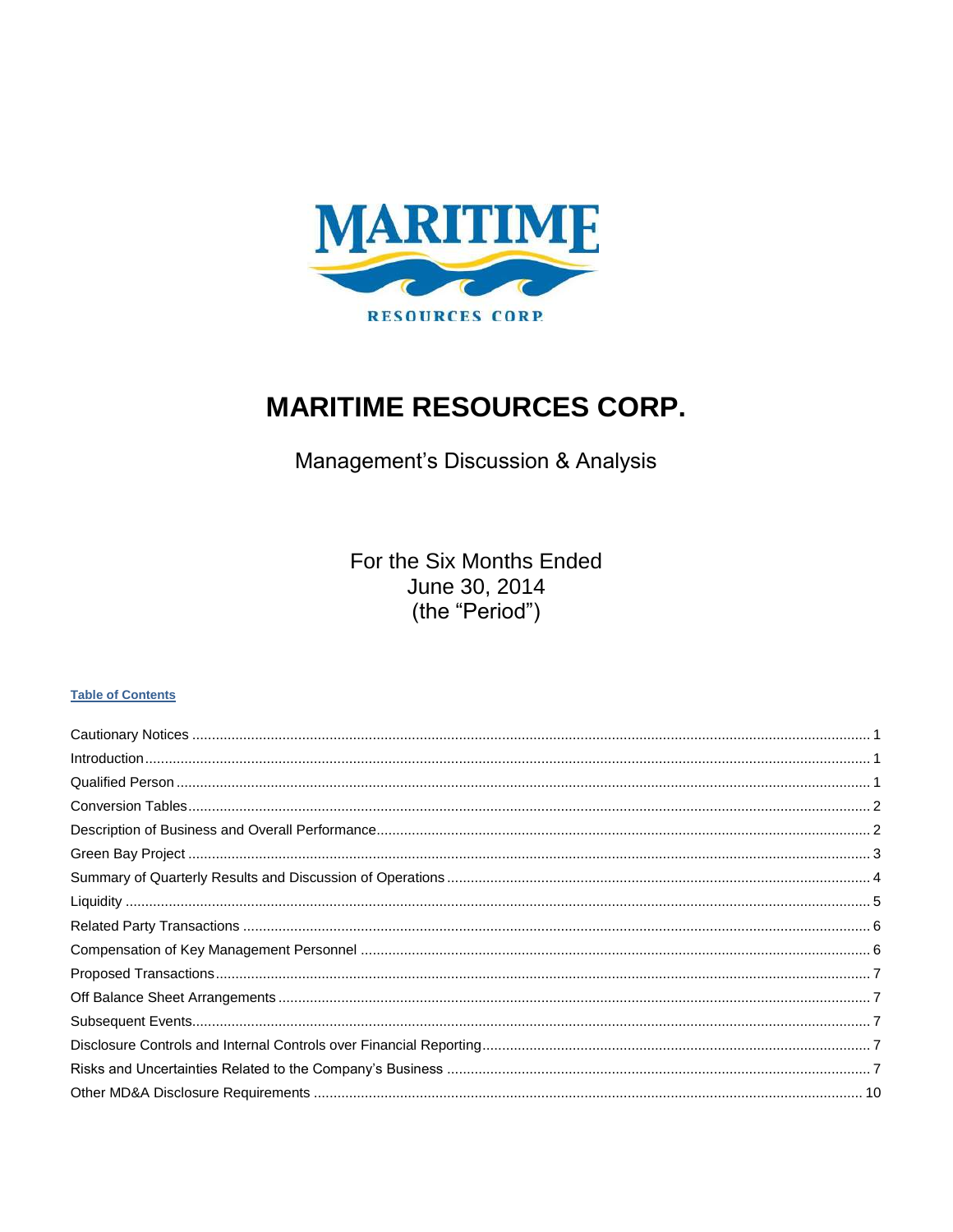# <span id="page-1-0"></span>**Cautionary Notices**

*The Company's financial statements for the six months ended June 30, 2014, and this accompanying Management's Discussion and Analysis ("MD&A") contain statements that constitute "forward-looking statements" within the meaning of National Instrument 51-102, Continuous Disclosure Obligations of the Canadian Securities Administrators. Forwardlooking statements often, but not always, are identified by the use of words such as "seek", "anticipate", "believe", "plan", "estimate", "expect", "targeting" and "intend" and statements that an event or result "may", "will", "should", "could", or "might" occur or be achieved and other similar expressions. Forward-looking statements in this MD&A include statements regarding the Company's future exploration plans and expenditures, the satisfaction of rights and performance of obligations under agreements to which the Company is a part, the ability of the Company to hire and retain employees and consultants and estimated administrative assessment and other expenses. The forward-looking statements that are contained in this MD&A involve a number of risks and uncertainties. As a consequence, actual*  results might differ materially from results forecast or suggested in these forward-looking statements. Some of these *risks and uncertainties are identified under the heading "Risks and Uncertainties Related to the Company's Business" in this MD&A. Additional information regarding these factors and other important factors that could cause results to differ materially may be referred to as part of particular forward-looking statements. The forward-looking statements are qualified in their entirety by reference to the important factors discussed under the heading "Risks and Uncertainties Related to the Company's Business" and to those that may be discussed as part of particular forward-looking statements. Forward-looking statements involve known and unknown risks, uncertainties, assumptions and other*  factors that may cause the actual results, performance or achievements of the Company to be materially different from any future results, performance or achievements expressed or implied by the forward-looking statements. Factors that *could cause the actual results to differ include market prices, exploration success, continued availability of capital and financing, inability to obtain required regulatory approvals, title to properties, and general market conditions. These statements are based on a number of assumptions, including assumptions regarding general market conditions, the timing and receipt of regulatory approvals, the ability of the Company and other relevant parties to satisfy regulatory*  requirements, the availability of financing for proposed transactions and programs on reasonable terms and the ability of *third-party service providers to deliver services in a timely manner. Forward-looking statements contained herein are made as of the date of this MD&A and the Company disclaims any obligation to update any forward-looking statements, whether as a result of new information, future events or results or otherwise. There can be no assurance that forward*looking statements will prove to be accurate, as actual results and future events could differ materially from those *anticipated in such statements. Accordingly, readers should not place undue reliance on forward-looking statements.*

#### <span id="page-1-1"></span>**Introduction**

The management's discussion and analysis ("MD&A" or "Report") of Maritime Resources Corp. (the "Company" or "Maritime") has been prepared by management in accordance with the requirements under National Instrument 51-102 as at August 19, 2014 (the "Report Date"), and provides comparative analysis of the Company's financial results for the Period. The following information should be read in conjunction with the Company's audited financial statement for the year ended December 31, 2013 and the Company's condensed interim financial statement for the period ended June 30, 2014 together with the notes thereto (collectively, the "Financial Statements"), Unless otherwise indicated, all dollar amounts in this document are in Canadian dollars.

The Financial Statements, together with this MD&A, are intended to provide investors with a reasonable basis for assessing the financial performance of the Company as well as potential future performance, and are not necessarily indicative of the results that may be expected in future periods. The information in the MD&A may contain forwardlooking statements, and the Company cautions investors that any forward looking statements by the Company are not guarantees of future performance, as they are subject to significant risks and uncertainties that may cause projected results or events to differ materially from actual results or events. Please refer to the risks and cautionary notices of this MD&A. Additional information relating to the Company may be found on SEDAR at *[www.sedar.com](http://www.sedar.com/)*.

#### <span id="page-1-2"></span>**Qualified Person**

Mr. Bernard Kahlert, P.Eng. is the qualified person under National Instrument 43-101 responsible for the technical information presented in this MD&A and the supervision of work done in association with the exploration and development programs in respect of the Company's exploration property.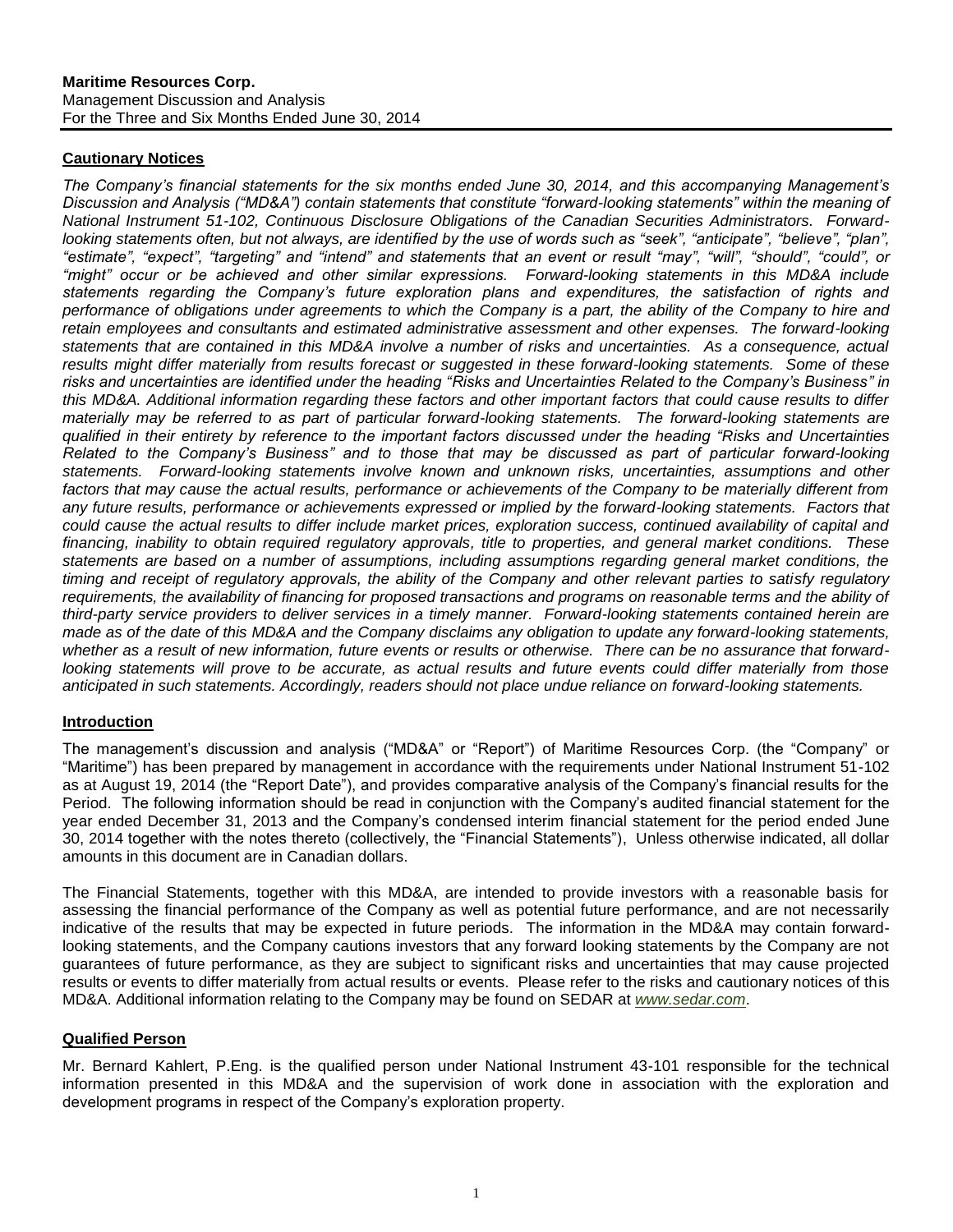# <span id="page-2-0"></span>**Conversion Tables**

For ease of reference, the following information is provided (www.onlineconversion.com):

| <b>Conversion Table</b> |               |           |               |  |  |  |  |  |  |
|-------------------------|---------------|-----------|---------------|--|--|--|--|--|--|
| <b>Imperial</b>         | <b>Metric</b> |           |               |  |  |  |  |  |  |
| 1 Acre                  | $=$           | 0.404686  | Hectares      |  |  |  |  |  |  |
| 1 Foot                  | =             | 0.304800  | <b>Metres</b> |  |  |  |  |  |  |
| 1 Mile                  | $=$           | 1.609344  | Kilometres    |  |  |  |  |  |  |
| 1 Ton                   | $=$           | 0.907185  | Tonnes        |  |  |  |  |  |  |
| 1 Ounce (troy)/ton      | $=$           | 34.285700 | Grams/Tonne   |  |  |  |  |  |  |

|         | Precious metal units and conversion factors |        |             |                   |          |      |     |                  |  |  |  |
|---------|---------------------------------------------|--------|-------------|-------------------|----------|------|-----|------------------|--|--|--|
| ppb     | - Part per billion                          |        | ppb         | $=$               | 0.0010   | ppm  | $=$ | $0.000030$ oz/t  |  |  |  |
| ppm     | - Part per million                          |        | 100 ppb     | $=$               | 0.1000   | ppm  | $=$ | $0.002920$ oz/t  |  |  |  |
| 0Z      | - Ounce (troy)                              | 10,000 | ppb         | $\qquad \qquad =$ | 10.0000  | ppm  | $=$ | $0.291670$ oz/t  |  |  |  |
| oz/t    | - Ounce per ton (avdp.)                     |        | ppm         | $=$               | 1.0000   | ug/g | $=$ | 1.000000 g/tonne |  |  |  |
| g       | - Gram                                      |        |             |                   |          |      |     |                  |  |  |  |
| g/tonne | - gram per metric ton                       |        | 1 oz/t      | $=$               | 34.2857  | ppm  |     |                  |  |  |  |
| mg      | - milligram                                 |        | 1 Carat     | $=$               | 41.6660  | mg/g |     |                  |  |  |  |
| kg      | - kilogram                                  |        | ton (avdp.) | $=$               | 907.1848 | kg   |     |                  |  |  |  |
| ug      | - microgram                                 |        | oz (troy)   | $=$               | 31.1035  | q    |     |                  |  |  |  |

### <span id="page-2-1"></span>**Description of Business and Overall Performance**

The Company is a gold and base metals exploration company with a focus on Canadian mining opportunities. The Company is a reporting issuer in British Columbia and Alberta, and trades on the TSX Venture Exchange under the symbol MAE.

- On May 9, 2014, the Company announced a non-brokered private placement ("Private Placement") for gross proceeds of up to \$750,000 by way of up to 2,400,000 non-flow-through units ("NFT Units") at \$0.25 per NFT Unit and up to 500,000 flow-through units ("FT Units") at \$0.30 per FT Unit. Each NFT Unit consists of one nonflow-through common share and one share purchase warrant ("Warrant'). Each FT Unit consists of one flowthrough common share and one Warrant. All Warrants are non-transferable, and each Warrant entitles the holder to purchase one non-flow-through common share at a price of \$0.35 per common share for 12 months following the date of closing.
- On May 22, 2014, the Company closed the first tranche of the Private Placement for total gross proceeds of \$511,250, as to 235,000 FT Units and 913,000 NFT Units, such that it issued 235,000 flow-through common shares, 913,000 common shares, and a total of 1,148,000 Warrants allowing for the purchase of up to, in the aggregate, 1,148,000 common shares at \$0.35 per share until May 21, 2015. The Company also issued 850,000 common shares at \$0.25 per common share pertaining to the settlement of debt and interest thereon. Of the NFT Units issued, 104,000 were issued in settlement of debt and interest thereon.
- On June 18, 2014, the Company closed the second and final tranche of the Private Placement for total gross proceeds of \$26,000, as to 20,000 FT Units and 80,000 NFT Units, such that it issued 20,000 flow-through common shares, 80,000 common shares, and a total of 100,000 Warrants allowing for the purchase of up to, in the aggregate, 100,000 common shares at \$0.35 per share until June 17, 2015.
- The Company granted incentive stock options allowing for the purchase of up to, in the aggregate, 660,000 common shares in the capital of the Company at \$0.28 per share until May 29, 2019.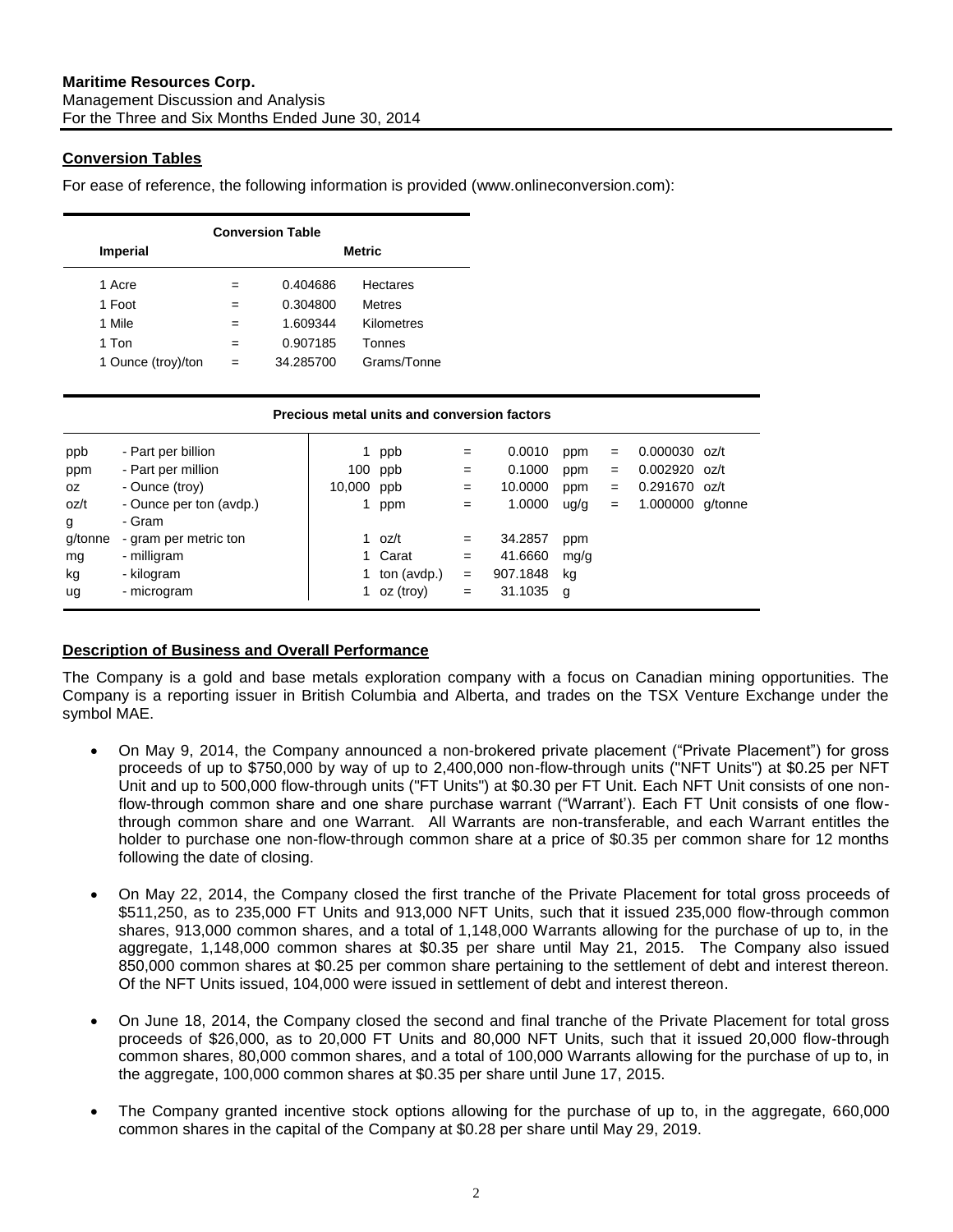- Incentive stock options allowing for the purchase of up to, in the aggregate, 10,000 common shares in the capital of the Company at \$0.20 per common share expired.
- On June 11, 2014, the Company reported the appointment of Douglas Fulcher, Director, as interim Chief Executive Officer and interim President.

### <span id="page-3-0"></span>**Green Bay Project**

Maritime's Green Bay gold property in Newfoundland consists of the Hammerdown, Orion and the Lochinvar gold deposits, separated by 1.5 km. Maritime has been updating remaining resources at Hammerdown, including the Muddy Shag and Rumbullion extensions and conducting exploration programs to expand the potential.

In the first quarter of 2014, Maritime staff started preparing the resource model of the Lochinvar deposit and planning of future work needed on Hammerdown and Orion that will be needed to convert Inferred Resources to Measured and Indicated Resources.

During the 2<sup>nd</sup> quarter of 2014, a program of fieldwork was planned. Assessment work is required on four mineral claims and a mining lease has to be surveyed on the Orion Gold Deposit. A field assistant was hired and traveled to the property with geologist, Cameron Norton, on June 28 to complete line cutting and soil sampling. At the Vancouver office, presentations were made and discussions were held with financial parties to provide funding advancement for the Hammerdown Gold Deposit.

<span id="page-3-1"></span>

|                                        |    | June 30, 2014 |    | December 31, 2013 |
|----------------------------------------|----|---------------|----|-------------------|
| Balance at the beginning of the period | \$ | 4,600,234     | \$ | 4,302,405         |
| Exploration costs:                     |    |               |    |                   |
| Drilling                               |    | 1,125         |    | 5,988             |
| Geology and reports writing            |    | 90,365        |    | 277,621           |
| Property                               |    | 12,740        |    | 12,162            |
| Trenching                              |    |               |    | 11,489            |
| Mettallurgy                            |    |               |    | 16,132            |
| Reports                                |    |               |    | 18,300            |
| Other                                  |    |               |    | 10,035            |
|                                        |    | 104,230       |    | 351,727           |
| Less:                                  |    |               |    |                   |
| Recoveries & Grants                    |    |               |    | (53,898)          |
| Net additions                          |    | 104,230       |    | 297,829           |
| Balance at the end of the period       | S  | 4.704.464     | S  | 4,600,234         |

Expenditures incurred on the Green Bay property during the periods ended June 30, 2014 and December 31, 2013 are as follows: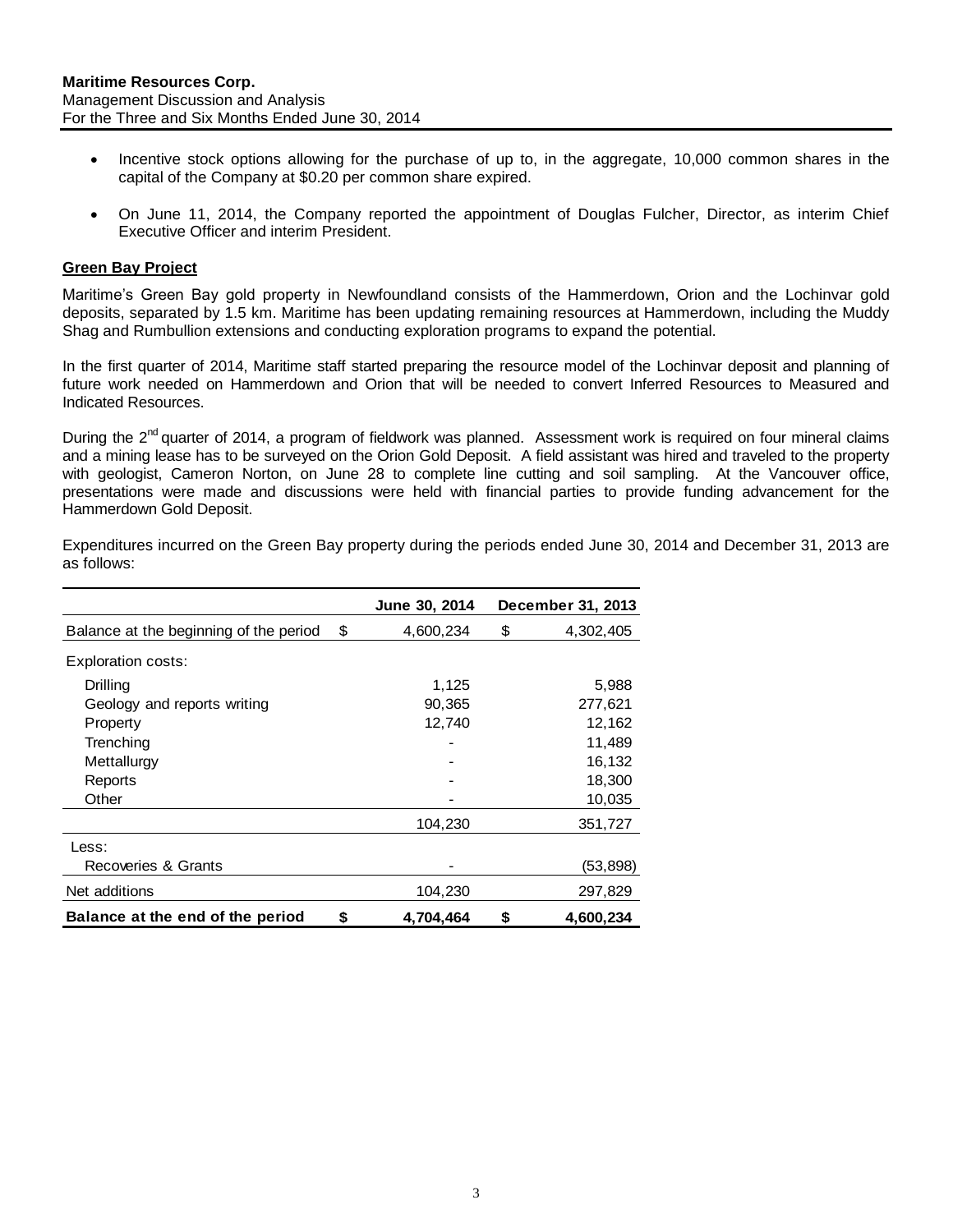# **Summary of Quarterly Results and Discussion of Operations**

The selected information set out below has been gathered from the previous eight quarterly financial statements for each respective financial period and is based on IFRS and Canadian GAAP.

|                                          |    | Sep. 30<br>2012 |    | Dec. 31<br>2012 | Mar. 31<br>2013 |   | <b>Jun. 30</b><br>2013 |    | Sep. 30<br>2013 |      | Dec. 31<br>2013  |   | Mar. 31<br>2014    | <b>Jun. 30</b><br>2014 |
|------------------------------------------|----|-----------------|----|-----------------|-----------------|---|------------------------|----|-----------------|------|------------------|---|--------------------|------------------------|
| <b>Exploration and evaluation assets</b> | \$ | 4,296,744       |    | 4.302.405 \$    | 4.420.998       | S | 4,434,173              | -S | 4,530,926       | S    | 4,600,234        | S | $4,643,390$ \ \ \$ | 4,704,464              |
| G&A (incl. share based compensation)     | S  | 82.431          | -S | 112.895 \$      | 256.263         | S | 160.727 \$             |    | 162.440         | - \$ | 110.396 \$       |   | $151,565$   \$     | 256,382                |
| Share-based payments                     |    | $4.148$ \$      |    | $(2,555)$ \$    | $112.196$ \$    |   | $1,323$ \$             |    | 691             | - \$ | 316 <sup>°</sup> |   | 60   \$            | 152,845                |
| Adjusted G&A (less share-based comp.)    |    | 78,283          |    | 115.450 \$      | 144,067         |   | 159,404 \$             |    | 161.749         | - \$ | 110,080 \$       |   | $151,505$   \$     | 103,537                |
| Deferred Tax Recovery (expense)          |    |                 |    | $(7, 426)$ \$   | 64,950 \$       |   |                        |    | . .             |      | 27.934 \$        |   | ۰                  |                        |
| Income (Loss)                            |    | $(82, 431)$ \$  |    | $(120.321)$ \$  | $(191, 313)$ \$ |   | $(160, 727)$ \$        |    | $(162, 440)$ \$ |      | $(82, 462)$ \$   |   | $(151, 565)$ \$    | (256, 382)             |
| Income (Loss) per share                  |    |                 |    |                 |                 |   |                        |    |                 |      |                  |   |                    |                        |
| -basic and diluted                       |    | $(0.003)$ \$    |    | $(0.004)$ \$    | $(0.006)$ \$    |   | $(0)$ \$               |    | $(0.005)$ \$    |      | $(0.003)$ \$     |   | $(0.005)$ \$       | (0.007)                |

# **Non-IFRS Financial Measures**

Due to the adoption of the accounting standard for share-based payments, the Company's general and administrative quarterly expenses have fluctuated significantly. The granting and vesting of stock options is at the discretion of the Board of Directors and the resulting expenses do not reflect the normal operations of the Company. The Company has included "adjusted general and administrative expenses" without the share-based payments to be more reflective of normal operations. This financial measure does not have any standardized meaning prescribed by IFRS and may not be comparable to similar measures presented by other corporations or entities.

#### **Discussion of Operations**

#### *- Quarter ended June 30, 2014 results as compared with the quarter ended June 30, 2013*

The Company incurred total general and administrative expenses of \$256,382 during the Period (2013: \$160,727). Included in general and administrative expenses is a non-cash expense of \$152,845 for share-based payments (2013: \$1,323). Share-based payments is a non-cash item resulting from the application of the Black-Scholes Option Pricing Model using assumptions in respect of expected dividend yield average risk-free interest rates, expected life of the options and expected volatility. After deducting this non cash item, expenses were \$103,537 for the Period (2013: \$159,404), representing a decrease of \$55,867 or approximately 35%. During the Period, the Company incurred expenditures of \$31,645 (2013: \$17,650) on administration and other, \$53,467 (2013: \$36,900) on consulting, \$24,409 (2013: \$42,122) on investor relations, and financing expenses and interest of \$1,710 (2013: \$27,222), which amount includes only interest on the loan (2013: amortized portion of the fair valued loan transaction cost of \$17,140 and interest of \$10,082). Effective with October 1, 2012, the Company agreed to compensate its 5 non-executive directors for their services, as to \$1,500 per month. On May 16, 2014, the Company and the 5 non-executive directors agreed to terminate the arrangement effective with January 1, 2014, pursuant to which the Company wrote off directors' fees in the amount of \$22,500 which had been accrued during the first quarter of 2014. On May 22, 2014, the Company issued 450,000 common shares valued at \$0.25 per share, for total value of \$112,500 to the 5 non-executive directors as payment for accrued directors' fees aggregating \$112,500 to December 31, 2013.

#### *- Six months ended June 30, 2014 compared with the six months ended June 30, 2013*

The Company had no revenue for the six months ended June 30, 2014 and 2013. General and administrative expenses for the Period decreased to \$407,947 as compared with \$416,990 for the six month period ended June 30, 2013, of which \$152,905 (2013 - \$113,519) was non-cash share-based payments.

The following are the major variances for the six months ended June 30 of fiscal 2014 and 2013: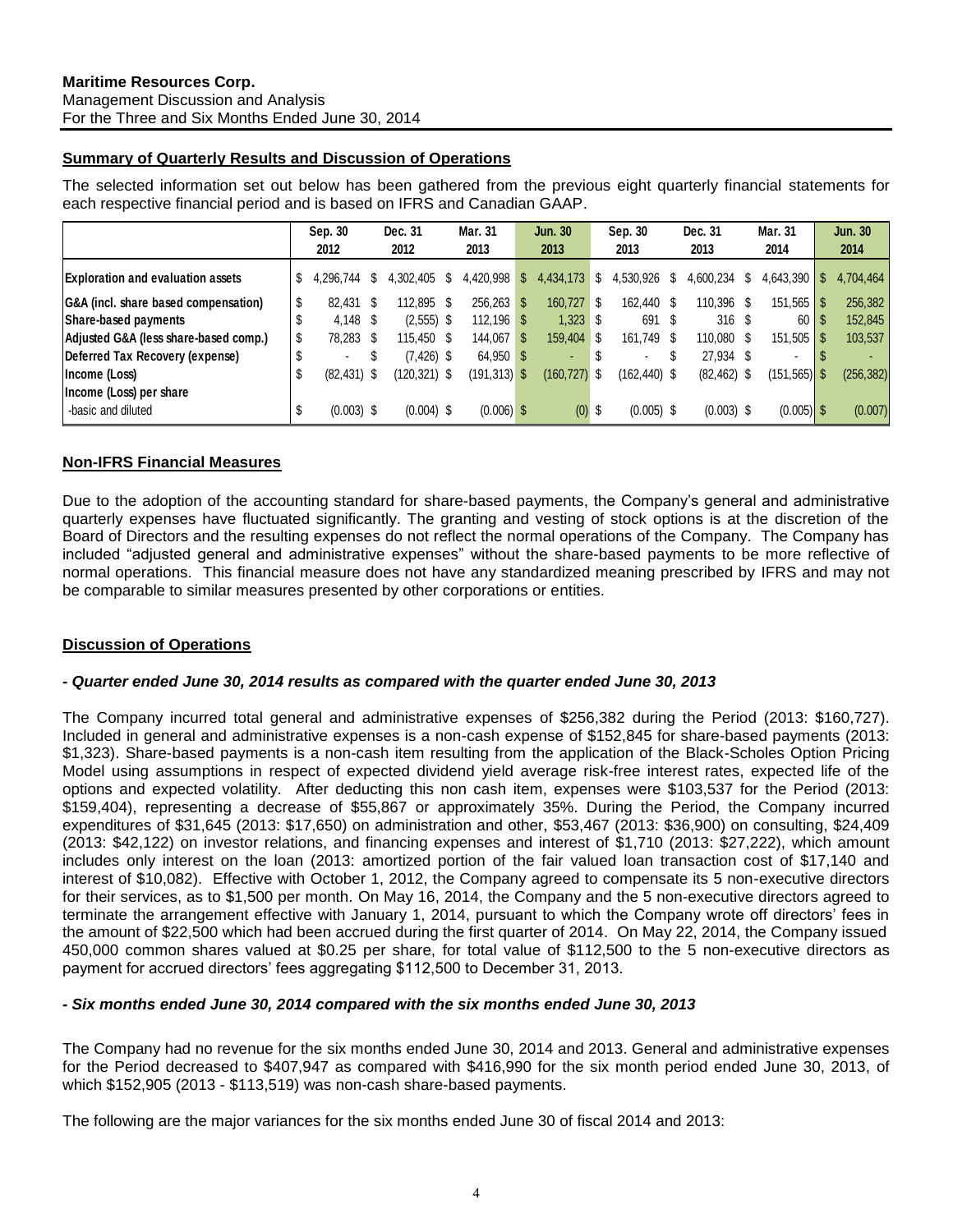- 1. Administration and other increased to \$58,072 for the Period, due to an increase in rent and storage, travel, and filing fees in respect of the private placement.
- 2. Consulting expenses increased by approximately 16% to \$90,367 for the Period due to an amount owing to the former CEO, who ceased providing services on June 10, 2014.
- 3. Directors' fees of \$22,500 incurred during the first quarter 2014 were reversed during the second quarter 2014, as the Company and its Directors elected, on May 16, 2014, to terminate this arrangement effective January 1, 2014.
- 4. Financing and interest expenses of \$4,669 for the Period (2013: \$53,852) relates to loans extinguished on May 22, 2014.
- 5. Professional fees increased by approximately 50% to \$36,710 due to increased legal expenses.
- 6. Share-based payments of \$152,905for the Period (2013: \$113,519) were recognized in respect of the granting and vesting of stock option, in relation to the following:

|                       | For the Six Month Ended |               |    |         |  |  |  |  |
|-----------------------|-------------------------|---------------|----|---------|--|--|--|--|
|                       | June 30, 2014           | June 30, 2013 |    |         |  |  |  |  |
| Accounting            | \$                      | 5,905         | \$ | 4,253   |  |  |  |  |
| Consulting            |                         | 68,500        |    | 59,548  |  |  |  |  |
| Investor relations    |                         | 552           |    | 2,931   |  |  |  |  |
| Salaries and benefits |                         | 77,948        |    | 46,787  |  |  |  |  |
|                       | S                       | 152,905       |    | 113,519 |  |  |  |  |

# <span id="page-5-0"></span>**Liquidity**

The financial statements are prepared on a 'going concern' basis, which contemplates that the Company will continue in operation for the foreseeable future and will be able to realize its assets and discharge its liabilities in the normal course of business. The Company's ability to continue as a going concern is dependent on its ability to raise additional funds or the attainment of profitable operations. The Company will need to raise or borrow money for exploration and administration expenditures, and to settle current liabilities, and to ensure it maintains sufficient funds to keep its claims and property agreements in good standing. Current sources of funding are undetermined, and management continues to review potential financing options. Although the Company has been successful at raising funds in the past through the issuance of share capital, there is no guarantee it will be successful or able to continue to do so in the future.

At June 30, 2014 and December 31, 2013, the Company had:

- unrestricted cash of \$65,438 and restricted cash of \$46,686 (December 31, 2013: unrestricted \$158,478; restricted \$Nil).
- accounts payable and accrued liabilities of \$37,965 (December 31, 2013: \$140,693)
- a deficit of \$1,815,295 (December 31, 2013: \$1,409,122)
- <span id="page-5-1"></span>total working capital of \$83,176 (December 31, 2013: deficit of \$82,052);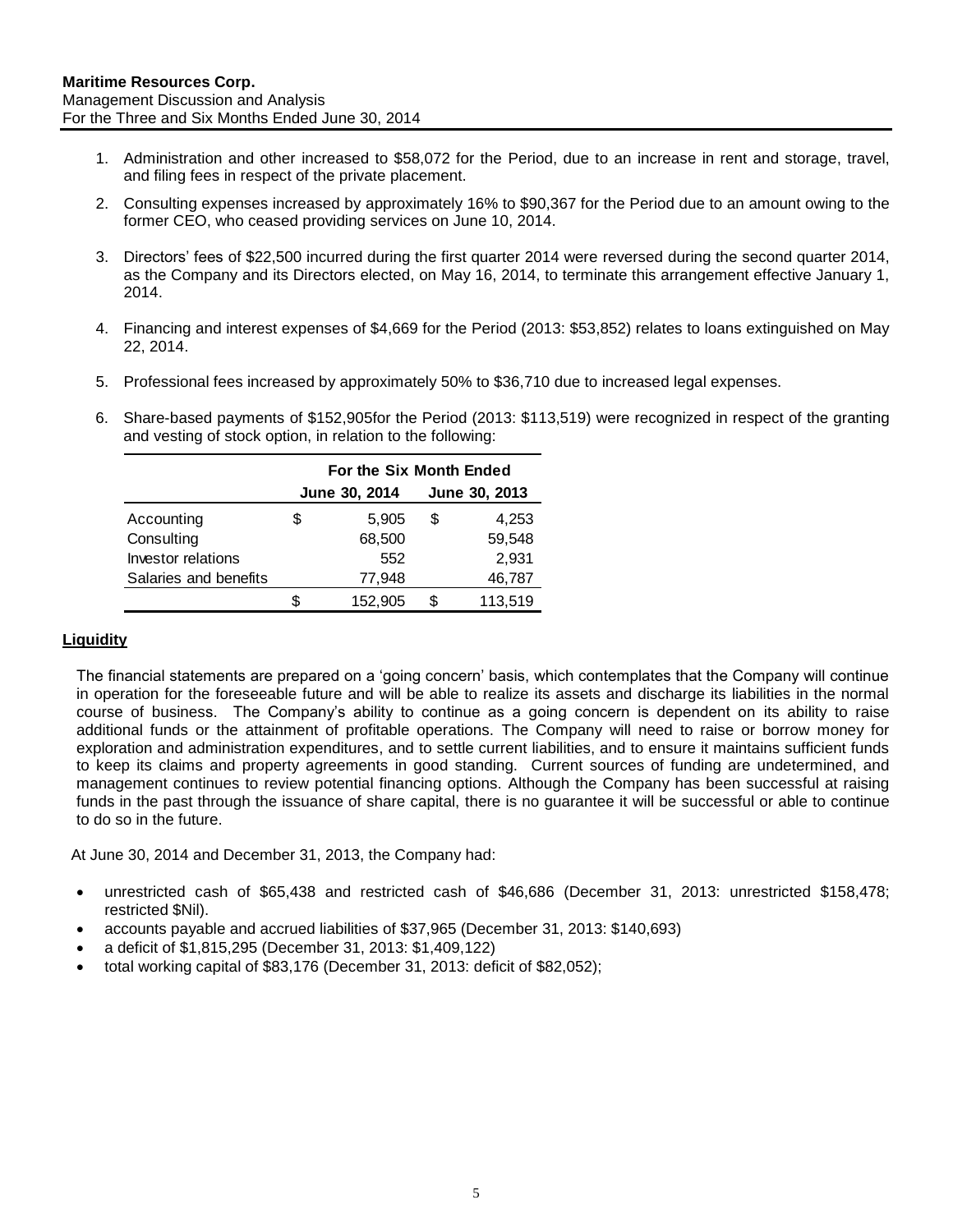## **Related Party Transactions**

The Company's related parties consist of companies owned by executive officers and directors. The Company incurred the following fees and expenses\* in the normal course of operations in connection with companies owned by key management and directors for the six months ended June 30, 2014 and 2013:

|                       |   | For the Three Months Ended |   | For the Six Months Ended |   |                          |    |               |  |
|-----------------------|---|----------------------------|---|--------------------------|---|--------------------------|----|---------------|--|
|                       |   | June 30, 2014              |   | June 30, 2013            |   | <b>June 30, 2014</b>     |    | June 30, 2013 |  |
| Consulting            |   | 53.467                     |   | 36,900                   | S | 94.367                   | \$ | 77,800        |  |
| Directors' fees       |   | $\overline{\phantom{0}}$   |   | 22,500                   |   | $\overline{\phantom{a}}$ |    | 45,000        |  |
| Geological consulting |   | 16,200                     |   | 16,200                   |   | 32,400                   |    | 32,400        |  |
|                       | S | 69.667                     | S | 75,600                   |   | 126,767                  |    | 155,200       |  |

\* Excluding shares-based payments on vesting of incentive stock options using the Black-Scholes Pricing Model.

During the Period, expenditures were charged by the following individuals, or entities owned or controlled by the following individuals:

- Consulting Sunnyside Financial Inc., a company owned by Eric Norton, former CEO and a Director JD Consulting Ltd., a company owned by Janice Davies, Corporate Secretary Venturex Consulting, a company owned by Jeannine Webb, CFO
- Geological consulting B.H. Kahlert & Associates Ltd., a company owned by Bernard Kahlert, Director

During the six months ended June 30, 2014, the Company was charged \$46,109 (2013 - \$53,268) by a company related by virtue of common directorship and which, at June 30, 2014, held approximately 34% of the Company's issued and outstanding shares, in respect of office administration, accounting, rent, insurance and investor relation expenses. At June 30, 2014, accounts payable and accrued liabilities included \$780 (2013 - \$9,338) due to that party.

#### <span id="page-6-0"></span>**Compensation of Key Management Personnel**

Key management personnel consists of Douglas Fulcher (CEO, President and a Director of the Company), Jeannine Webb (CFO), Bernard Kahlert (a Director of the Company), Janice Davies (Corporate Secretary) and the non-executive Directors of the Company (Maynard Brown, David McCue, Eric Norton (former CEO), Allan Williams and Peter Mercer).

On June 11, 2014, the Board of Directors reported the appointment of Douglas Fulcher as interim Chief Executive Officer (CEO) and interim President effective June 11, 2014, in place of Eric W. Norton.

The remuneration, including stock-based compensation, of key management personnel follows:

|                       |   | For the Three Months Ended |    |               | For the Six Months Ended |               |    |               |  |  |
|-----------------------|---|----------------------------|----|---------------|--------------------------|---------------|----|---------------|--|--|
|                       |   | June 30, 2014              |    | June 30, 2013 |                          | June 30, 2014 |    | June 30, 2013 |  |  |
| Consulting            | S | 53.467                     | \$ | 36.900        | S                        | 94.367        | S  | 77,800        |  |  |
| Directors' fees       |   |                            |    | 22,500        |                          | -             |    | 45,000        |  |  |
| Geological consulting |   | 16.200                     |    | 16.200        |                          | 32,400        |    | 32,400        |  |  |
| Share-based payments  |   | 121,646                    |    |               |                          | 121,646       |    | 93,574        |  |  |
|                       |   | 191,313                    | S  | 75,600        |                          | 248.413       | £. | 248,774       |  |  |

From October 1, 2012, the Company agreed to compensate its 5 non-executive directors for their services, as to \$1,500 per month for each non-executive director. On May 16, 2014, the Company and the 5 non-executive directors agreed to terminate the arrangement effective with January 1, 2014, pursuant to which the Company wrote off directors' fees in the amount of \$22,500. On May 22, 2014, the Company issued 450,000 common shares valued at \$0.25 per share to the 5 non-executive directors, in settlement of fees of \$112,500 accrued to December 31, 2013.

As at June 30, 2014, accounts payable and accrued liabilities included \$24,745 (2013: \$Nil) owing to the former CEO.

Key management personnel were not paid post-employment benefits, termination benefits or other long-term benefits during the Period.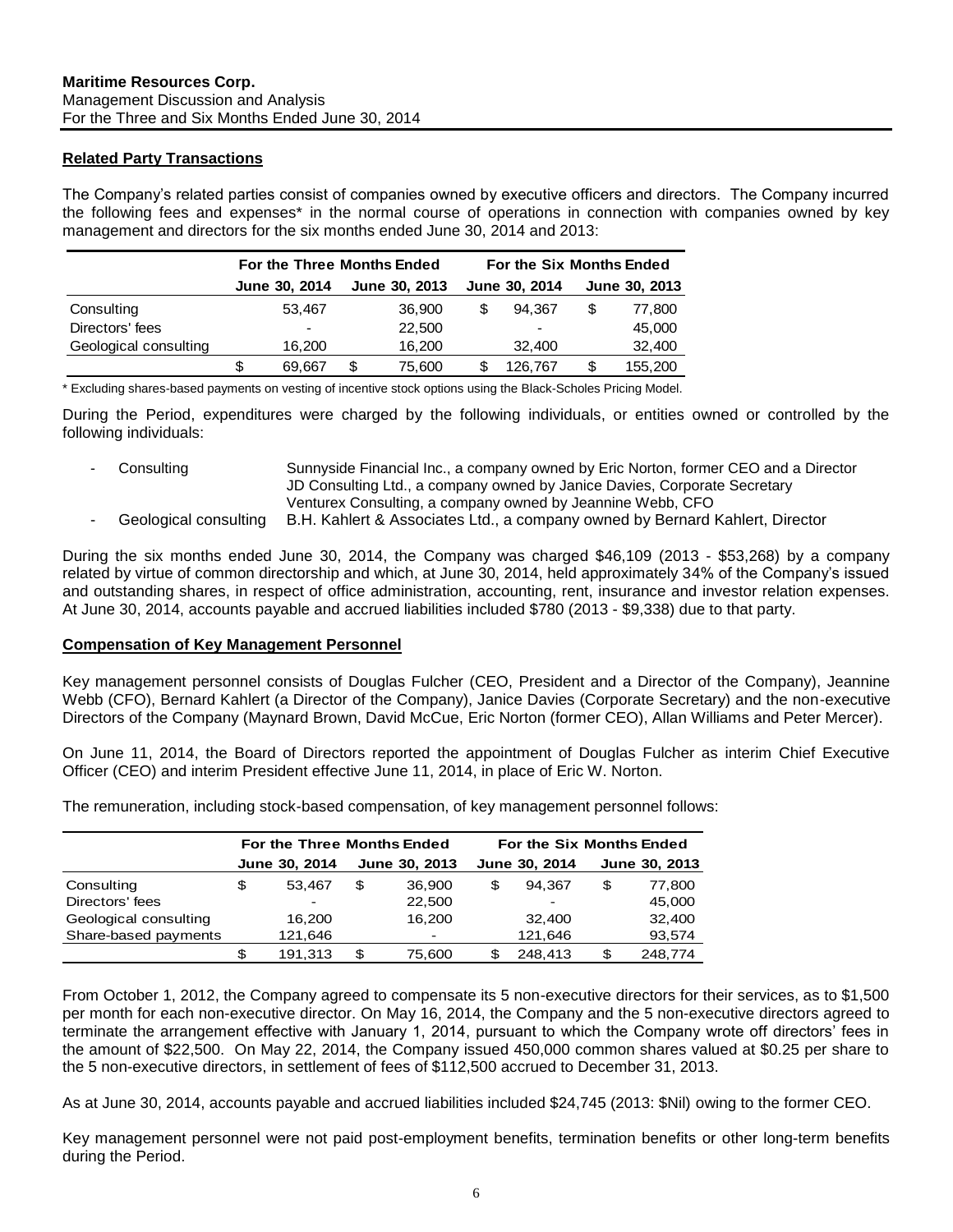## <span id="page-7-0"></span>**Proposed Transactions**

There are no proposed transactions to be reported.

## <span id="page-7-1"></span>**Off Balance Sheet Arrangements**

The Company has no off balance sheet arrangements.

## <span id="page-7-2"></span>**Subsequent Events**

<span id="page-7-3"></span>There are no events subsequent to June 30, 2014 as at the date of this Report.

## **Disclosure Controls and Internal Controls over Financial Reporting**

The Company's CEO and CFO are responsible for establishing and maintaining disclosure controls and procedures and internal controls over financial reporting for the Company.

In accordance with the requirements of National Instrument 52-109, Certification and Disclosure in the Company's annual and interim filings, evaluations of the design and operating effectiveness of disclosure controls and procedures ("DC&P") and the design effectiveness of internal control over financial reporting ("ICFR") were carried out under the supervision of the CEO and CFO as of the end of the period covered by this report.

The CEO and CFO have concluded that the design and operation of disclosure controls and procedures were adequate and effective to provide reasonable assurance that material information relating to the Company would have been known to them and by others within those entities. The CEO and CFO have also concluded that the Company's internal controls over financial reporting are designed effectively to provide reasonable assurance regarding the reliability of financial reporting and the preparation of financial statements for external purposes in accordance with IFRS.

While there were no changes that occurred for the most recent fiscal period that have materially affected the Company's internal control procedures, the CEO and CFO will continue to attempt to identify areas to improve controls and intend to incorporate such improvements.

Maritime Resources Corp. disclosed that:

(1) the Company is not required to certify the design and evaluation of the Company's DC&P and ICFR and has not completed such an evaluation; and

(2) inherent limitations on the ability of the certifying officers to design and implement on a cost effective basis DC&P and ICFR for the Company may result in additional risks to the quality, reliability, transparency and timeliness of interim and annual filings and other reports provided under securities legislation.

# <span id="page-7-4"></span>**Risks and Uncertainties Related to the Company's Business**

Resource exploration is a speculative business and involves a high degree of risk. There is a significant probability that the expenditures made by the Company in exploring its properties will not result in discoveries of commercial quantities of minerals. A high level of ongoing expenditures is required to locate and estimate ore reserves, which are the basis for further development of a property. Capital expenditures to attain commercial production stage are also very substantial. The following sets out the principal risks faced by the Company.

Exploration.The Company is seeking mineral deposits on exploration projects where there are not yet established commercial quantities. There can be no assurance that economic concentrations of minerals will be determined to exist on the Company's property holdings within existing investors' investment horizons or at all. The failure to establish such economic concentrations could have a material adverse outcome on the Company and its securities. The Company's planned programs and budgets for exploration work are subject to revision at any time to take into account results to date. The revision, reduction or curtailment of exploration programs and budgets could have a material adverse outcome on the Company and its securities.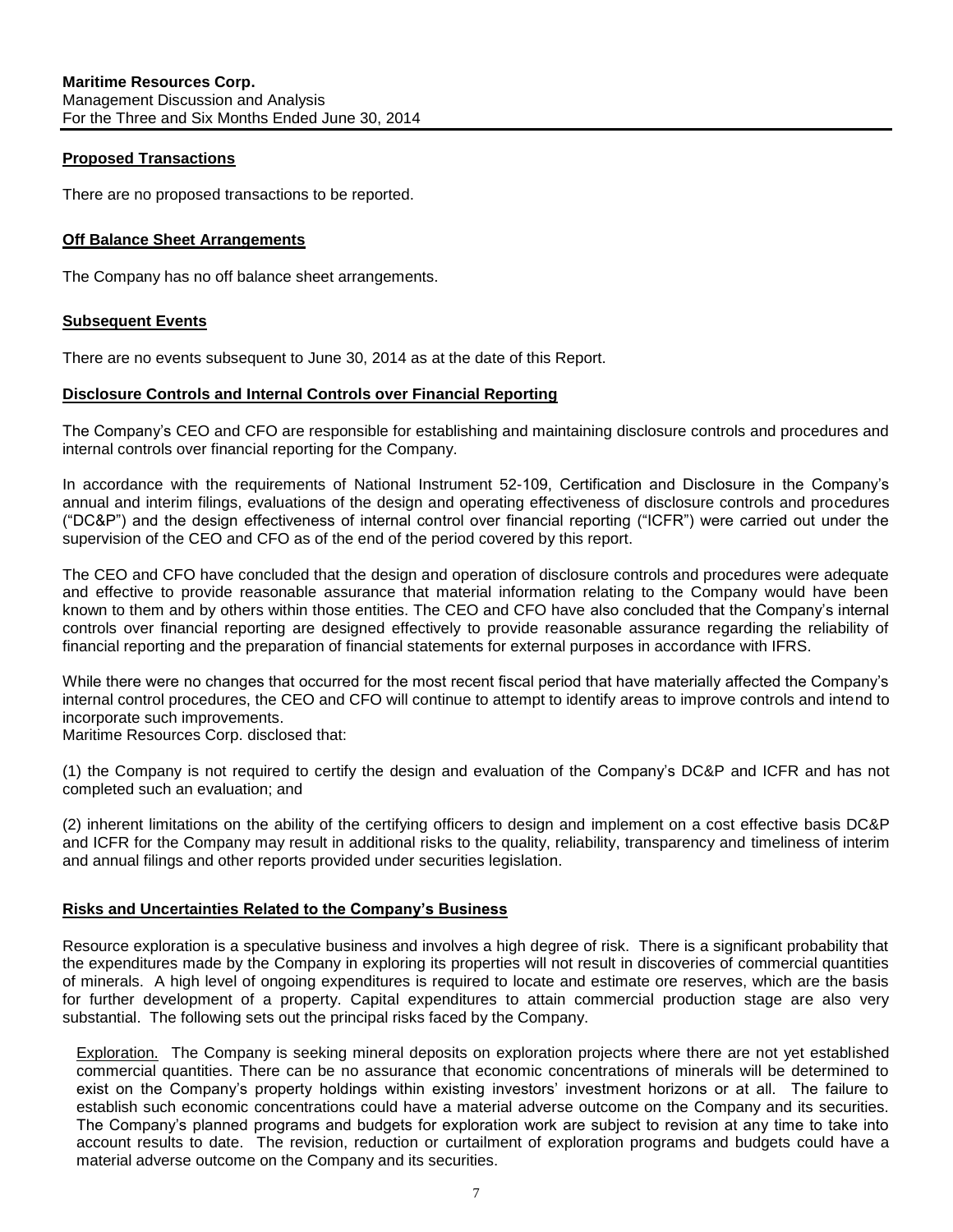#### **Maritime Resources Corp.** Management Discussion and Analysis For the Three and Six Months Ended June 30, 2014

Market.The Company's securities trade on public markets and the trading value thereof is determined by the evaluations, perceptions and sentiments of both individual investors and the investment community taken as a whole. Such evaluations, perceptions and sentiments are subject to change; both in short term time horizons and longer term time horizons. An adverse change in investor evaluations, perceptions and sentiments could have a material adverse outcome on the Company and its securities.

Commodity Price.The Company's exploration projects are primarily related to exploration for gold and other precious metals in Canada. While these minerals have recently been the subject of significant price increases from levels prevalent earlier in the decade, there can be no assurance that such price levels will continue, or that investors' evaluations, perceptions, beliefs and sentiments will continue to favour these target commodities. An adverse change in these commodities' prices, or in investors' beliefs about trends in those prices, could have a material adverse outcome on the Company and its securities.

Title. Although the Company has exercised the usual due diligence with respect to title to properties in which it has interests, there is no guarantee that title to the properties will not be challenged or impugned. The Company's mineral property interests may be subject to prior unregistered agreements or transfers or land claims, and title may be affected by undetected defects.

Financing.Exploration and development of mineral deposits is an expensive process, and frequently the greater the level of interim stage success the more expensive it can become. The Company has no producing properties and generates no operating revenues; therefore, for the foreseeable future, it will be dependent upon selling equity in the capital markets to provide financing for its continuing substantial exploration budgets. While the Company has been successful in obtaining financing from the capital markets for its projects in recent years, there can be no assurance that the capital markets will remain favourable in the future, and/or that the Company will be able to raise the financing needed to continue its exploration programs on favourable terms, or at all. Restrictions on the Company's ability to finance could have a material adverse outcome on the Company and its securities.

Share Price Volatility and Price Fluctuations.In recent years, the securities markets in Canada have experienced a high level of price and volume volatility, and the market prices of securities of many companies, particularly junior mineral exploration companies like the Company, have experienced wide fluctuations which have not necessarily been related to the operating performance, underlying asset values or prospects of such companies. There can be no assurance that these price fluctuations and volatility will not continue to occur.

Key Personnel. The Company's exploration efforts are dependent to a large degree on the skills and experience of certain of its key personnel. The Company does not maintain "key man" insurance policies on these individuals. Should the availability of these persons' skills and experience be in any way reduced or curtailed, this could have a material adverse outcome on the Company and its securities.

Competition.Significant and increasing competition exists for the limited number of mineral property acquisition opportunities available. As a result of this competition, some of which is with large established mining companies with substantial capabilities and greater financial and technical resources than the Company, the Company may be unable to acquire additional attractive mineral properties on terms it considers acceptable.

Realization of Assets. Exploration and evaluation assets comprise a substantial portion of the Company's assets. Realization of the Company's investment in these assets is dependent upon the establishment of legal ownership, the attainment of successful production from the properties or from the proceeds of their disposal. Resource exploration and development is highly speculative and involves inherent risks. While the rewards if an ore body is discovered can be substantial, few properties that are explored are ultimately developed into producing mines. There can be no assurance that current exploration programs will result in the discovery of economically viable quantities of ore. The amounts shown for acquisition costs and deferred exploration expenditures represent costs incurred to date and do not necessarily reflect present or future values.

Environmental and Other Regulatory Requirements.The current or future operations of the Company, including development activities and commencement of production on its properties, require permits from various governmental authorities and such operations are and will be subject to laws and regulations governing prospecting, development, mining, production, exports, taxes, labour standards, occupational health, waste disposal, toxic substances, land use, environmental protection, safety and other matters. Companies engaged in the development and operation of mines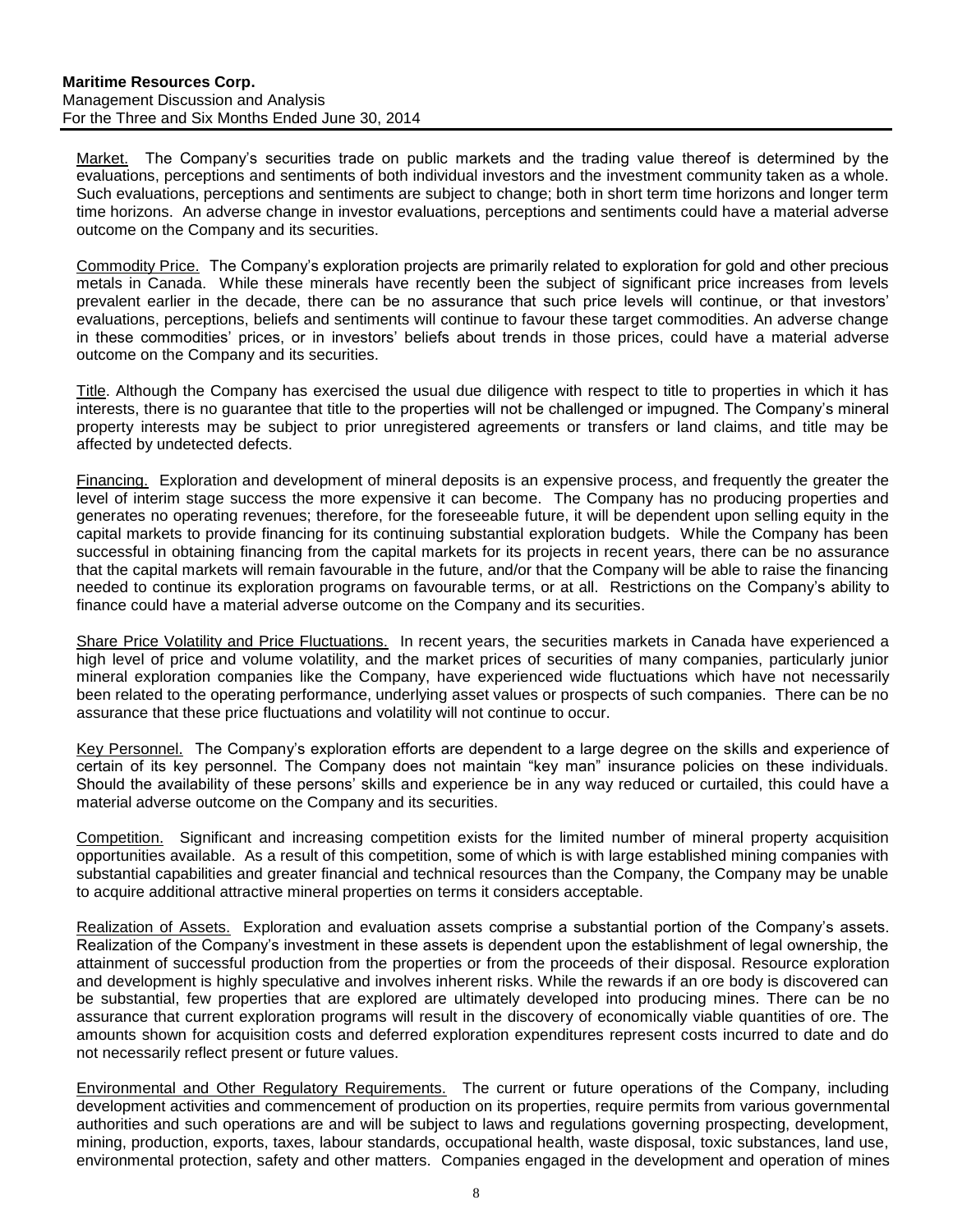and related facilities generally experience increased costs, and delays in production and other schedules as a result of the need to comply with applicable laws, regulations and permits. There can be no assurance that approvals and permits required to commence production on its properties will be obtained on a timely basis, or at all. Additional permits and studies, which may include environmental impact studies conducted before permits can be obtained, may be necessary prior to operation of the properties in which the Company has interests and there can be no assurance that the Company will be able to obtain or maintain all necessary permits that may be required to commence construction, development or operation of mining facilities at these properties on terms which enable operations to be conducted at economically justifiable costs. Failure to comply with applicable laws, regulations, and permitting requirements may result in enforcement actions thereunder, including orders issued by regulatory or judicial authorities causing operations to cease or be curtailed, and may include corrective measures requiring capital expenditures, installation of additional equipment, or remedial actions. Parties engaged in mining operations or extraction operations may be required to compensate those suffering loss or damage by reason of such activities and may have civil or criminal fines or penalties imposed for violations of applicable laws or regulations.

Amendments to current laws, regulations and permits governing operations and activities of mining companies, or more stringent implementation thereof, could have a material adverse impact on the Company and cause increases in capital expenditures or production costs or reduction in levels of production at producing properties or abandonment or delays in development of new mineral exploration properties. To the best of the Company's knowledge, it is currently operating in compliance with all applicable environmental regulations.

History of Net Losses; Accumulated Deficit; Lack of Revenue from Operations. The Company has incurred net losses to date. The Company has not yet had any revenue from the exploration activities on its properties. Even if the Company commences development of certain of its properties, the Company may continue to incur losses. There is no certainty that the Company will produce revenue, operate profitably or provide a return on investment in the future.

Uninsurable. The Company and its subsidiaries may become subject to liability for pollution, fire, explosion and other risks against which it cannot insure or against which it may elect not to insure. Such events could result in substantial damage to property and personal injury. The payment of any such liabilities may have a material, adverse effect on the Company's financial position.

Legal Proceedings. As at the date of the Report, there were no legal proceedings against or by the Company.

<span id="page-9-0"></span>Critical Accounting Estimates.In the preparation of financial information, management makes judgments, estimates and assumptions that affect, amongst other things, the carrying value of its mineral property assets. All deferred mineral property expenditures are reviewed, on a property-by-property basis, to consider whether there are any conditions that may indicate impairment. When the carrying value of a property exceeds its net recoverable amount that may be estimated by quantifiable evidence of an economic geological resource or reserve, joint venture expenditure commitments or the Company's assessment of its ability to sell the property for an amount exceeding the deferred costs, a provision is made for the impairment in value. Management's estimates of exploration, operating, capital and reclamation costs, if any, are subject to certain risks and uncertainties which may affect the recoverability of mineral property costs. Although management has used its best judgment to estimate of these factors, it is possible that changes could occur in the near term that could adversely affect management's estimate of the net cash flow to be generated from its properties. The Company also uses the Black-Scholes Option Pricing Model in relation to share based payments. Option pricing models require the input of highly subjective assumptions including the expected price volatility. Changes in the subjective input assumptions can materially affect the fair value estimate, and therefore the existing models do not necessarily provide a reliable single measure of the fair value of the Company's stock options granted/vested during the period.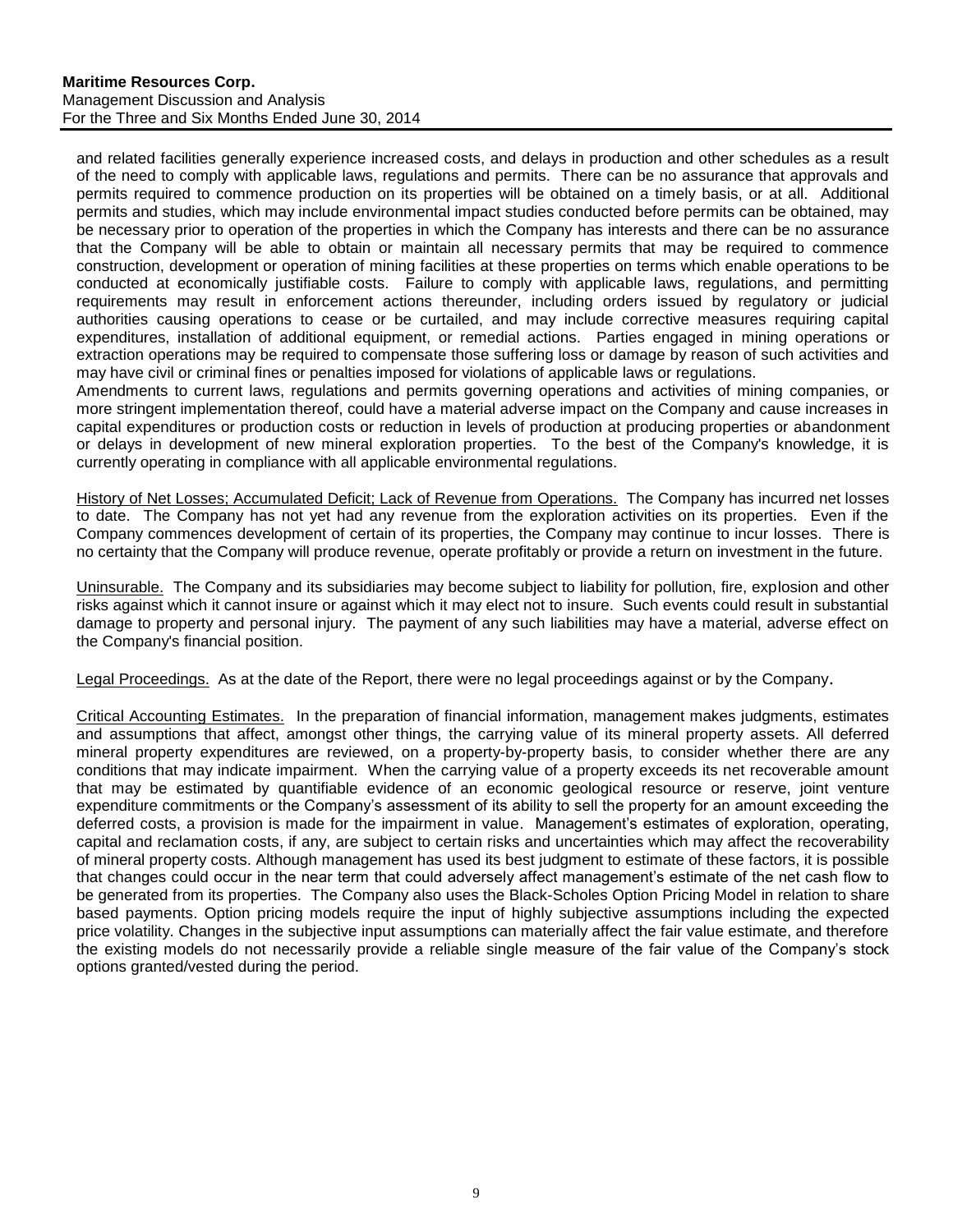#### **Other MD&A Disclosure Requirements**

#### **New Accounting Policies**

#### **Standards, Amendments and Interpretations Affecting the 2014 and Future Year-Ends**

New accounting standards not yet adopted:

• IFRS 9, "Financial Instruments: Classification and Measurement" is effective for annual periods beginning on or after January 1, 2015.

The Company is currently evaluating the impact of this new and amended standard on its financial statements. The impact is not expected to have a material impact on the statements of financial position or results of operations.

#### **Financial Instruments & Other Instruments**

The Company has classified its cash as fair value through profit or loss (using level 1 of the fair value hierarchy); receivables (excluding tax arrangements) as loans and receivables; and accounts payable and accrued liabilities and loans as other financial liabilities.

(a) Fair value

The carrying values of cash, receivables, and accounts payable and accrued liabilities approximate their fair values due to the short-term maturity of these financial instruments.

(b) Credit risk

Credit risk is the risk that a counter party to a financial instrument will fail to discharge its contractual obligations. The Company is exposed to credit risk with respect to its cash, restricted cash and receivables, other than Goods and Services Tax ("GST") and, until March 31, 2013, Harmonized Sales Tax ("HST") and government funding receivable. The maximum exposure to loss arising from accounts receivable is equal to their carrying amounts.

The Company manages credit risk with respect to its cash by maintaining demand deposits with a major Canadian financial institution; however, this exposes the Company's cash to concentration of credit risk as all amounts are held at a single institution.

There were no changes in the Company's approach to risk during the period ended June 30, 2014.

#### **Outstanding Share Data**

.

As at the Report Date, the Company had:

- 35,501,130 common shares issued and outstanding.
- incentive stock options allowing for the purchase of shares in the capital of the Company, as to:

|             | <b>Number of Options</b> | <b>Exercise</b> | <b>Expiry</b> |
|-------------|--------------------------|-----------------|---------------|
|             | 1,000,000                | \$0.150         | 01-Oct-15     |
|             | 150,000                  | \$0.165         | 26-Nov-15     |
|             | 390,000                  | \$0.200         | 14-Dec-16     |
|             | 200,000                  | \$0.175         | 26-Apr-17     |
|             | 675,000                  | \$0.200         | 21-Jan-18     |
|             | 660,000                  | \$0.280         | 29-May-19     |
| Outstanding | 3,075,000                |                 |               |
| Exercisable | 3,060,000                |                 |               |